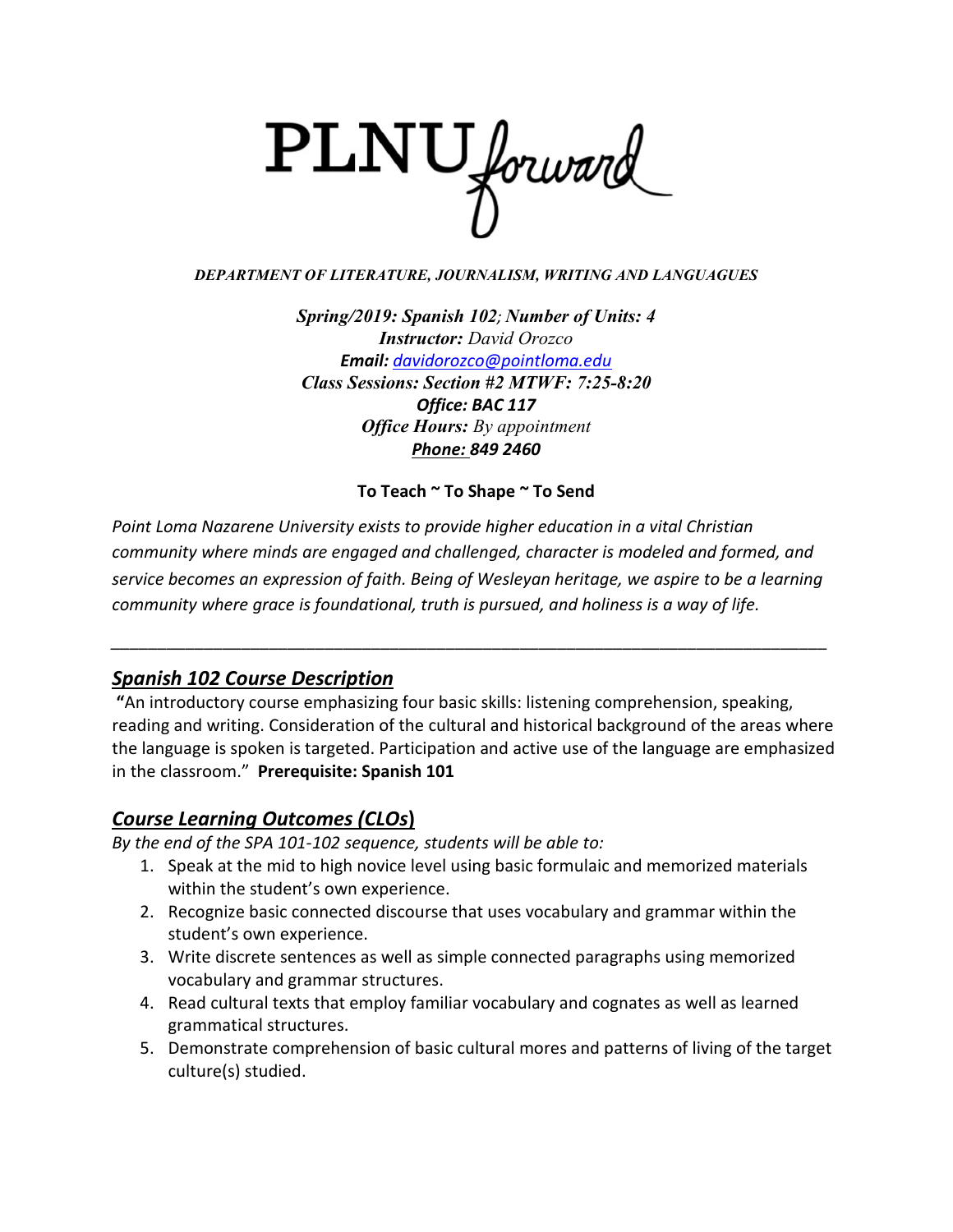# *REQUIRED COURSE MATERIALS*

We will be using **the online textbook Portales.** It is a requirement to have online access. There is an option to have both online access to Portales, and also a loose leaf copy of the textbook. The loose leaf copy is NOT a requirement; get this only if you want a physical textbook. Purchase the online access **at [www.vhlcentral.com.](http://www.vhlcentral.com/)** 

AND

### **Two "Talk Abroad" conversation (available in the Bookstore or website)**

### *COURSE COMPONENTS AND METHODS OF EVALUATION*

**Exams** There will be an exam given after every chapter during the term. Chapter exams will normally consist of Oral and Written Questions, Vocabulary, Grammar. **There are NO make-up chapter exams.**

**Quizzes** There will be vocabulary quizzes in this course. The quizzes will be given at the start of class. No late arrivals will be accommodated. **There are NO make-up quizzes.**

**Comprehensive Final** This course has a final exam that will be given Friday, May 3, 2019; it will cover all materials learned in the book and in class. **NO special scheduling is permitted for the final.**

# **Cultural Events Portfolio**

Students are required to attend **4** approved Cultural Events throughout the semester. Assignments for meeting this requirement will be given as the events arise. All 4 events will be collected together on the last day of regular class as a portfolio. Events do not need to be held together in an actual portfolio folder or binder; stapled papers are acceptable.

#### *Required Components:*

- Cover Page with name, title and table of contents.
- Each event must be titled and have student's name on it.
- Any materials acquired from the event should be attached with their corresponding event. (E.g. ticket stubs, pictures, programs, etc.)
- Short Final Reflection on what you learned overall.

### **Homework**

Homework will be assigned on-line through the **[www.vhlcentral.com](http://www.vhlcentral.com/)** . Assignments are due by 11:59 p.m. PST on the date due, so please give yourself enough time to complete these before your clock runs out. All assigned homework will be **due on day noted per assignment.**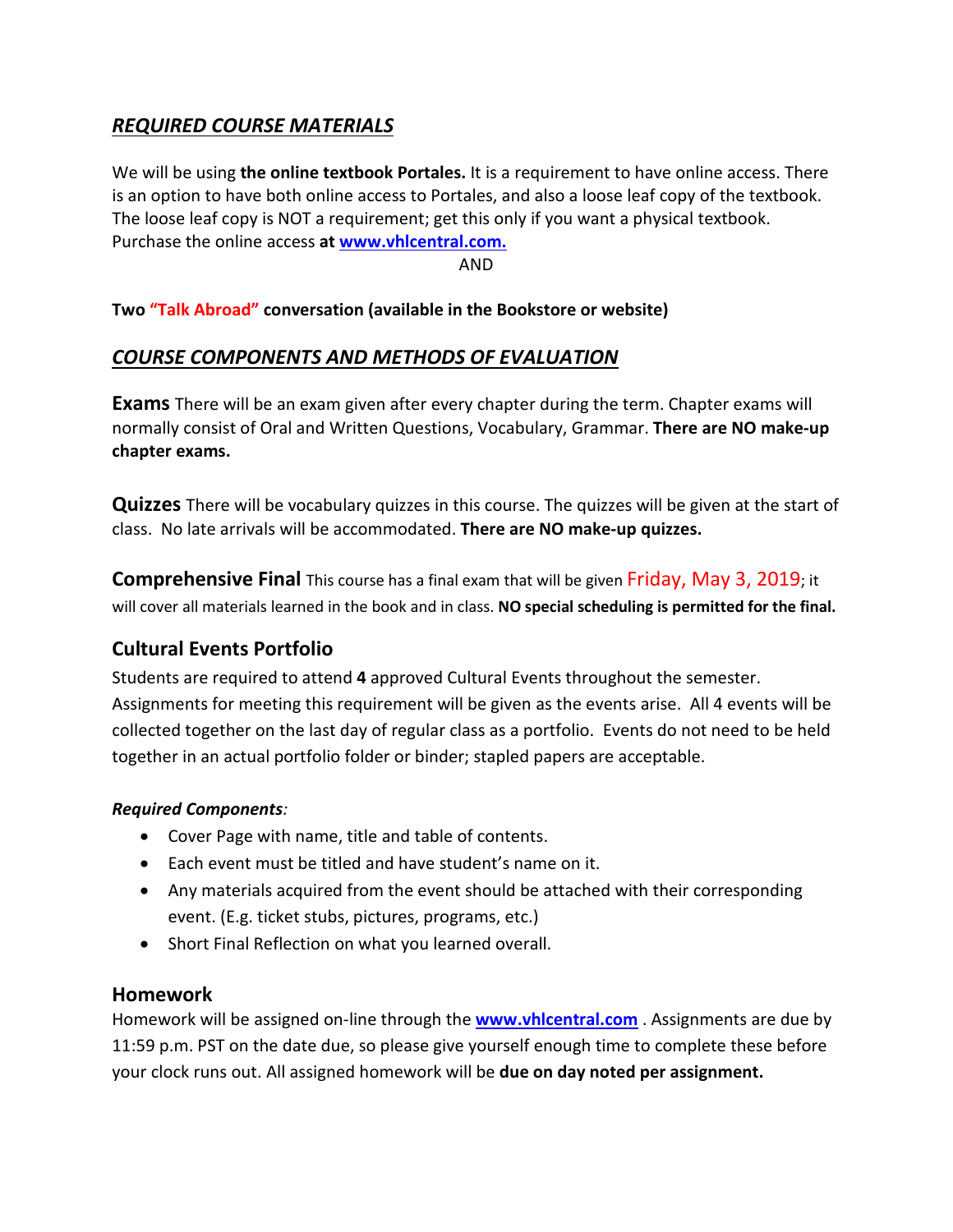# **ASSESSMENT AND GRADING**

| <b>Evaluation:</b>          | Value: | <b>Grade scale:</b> |
|-----------------------------|--------|---------------------|
|                             |        |                     |
| 1. Chapter Exams            | 40%    | $93\% - 100\% = A$  |
|                             |        | $92\% - 90\% = A$   |
| 2. Quizzes                  | 10%    | $87\% - 89\% = B +$ |
|                             |        | $83\% - 86\% = B$   |
| 3. Final Exam               | 10%    | $80\% - 82\% = B -$ |
|                             |        | $77\% - 79\% = C +$ |
| 4. Online Homework          | 18%    | 73%-76% = C         |
|                             |        | $70\% - 72\% = C$   |
| 5. Talk Abroad              | 06%    | $67\% - 69\% = D +$ |
|                             |        | $63\% - 66\% = D$   |
| 5. Cultural Activities      | 06%    | $60\% - 62\% = D$   |
|                             |        | $0\% - 59\% = F$    |
| 6. Attendance/Participation | 10%    |                     |
|                             |        |                     |

# **Attendance Policy**

Regular and punctual attendance at all classes is considered essential to optimum academic achievement. If the student is absent from more than 10 percent of class meetings, the faculty member can file a written report which may result in de-enrollment. If the absences exceed 20 percent, the student may be de-enrolled without notice until the university drop date or, after that date, receive the appropriate grade for their work and participation. See [Academic Policies](http://catalog.pointloma.edu/content.php?catoid=18&navoid=1278) in the Undergraduate Academic Catalog. Students will be allowed two excused absence, thereafter students will be docked 1% of the total grade per absence except when absences are necessitated by certain university sponsored activities and approved in writing by the Provost of the university. A student who misses 20% or more of the total classes does not meet the course requirements and will be dropped from the course or receive an **F** as a final grade in the course.

### **INCOMPLETES AND LATE ASSIGNMENTS**

All assignments are to be submitted/turned in by the beginning of the class session when they are due—including assignments on the PORTALES website. Late assignments will not be accepted. Course Incompletes will only be assigned in extremely unusual circumstances.